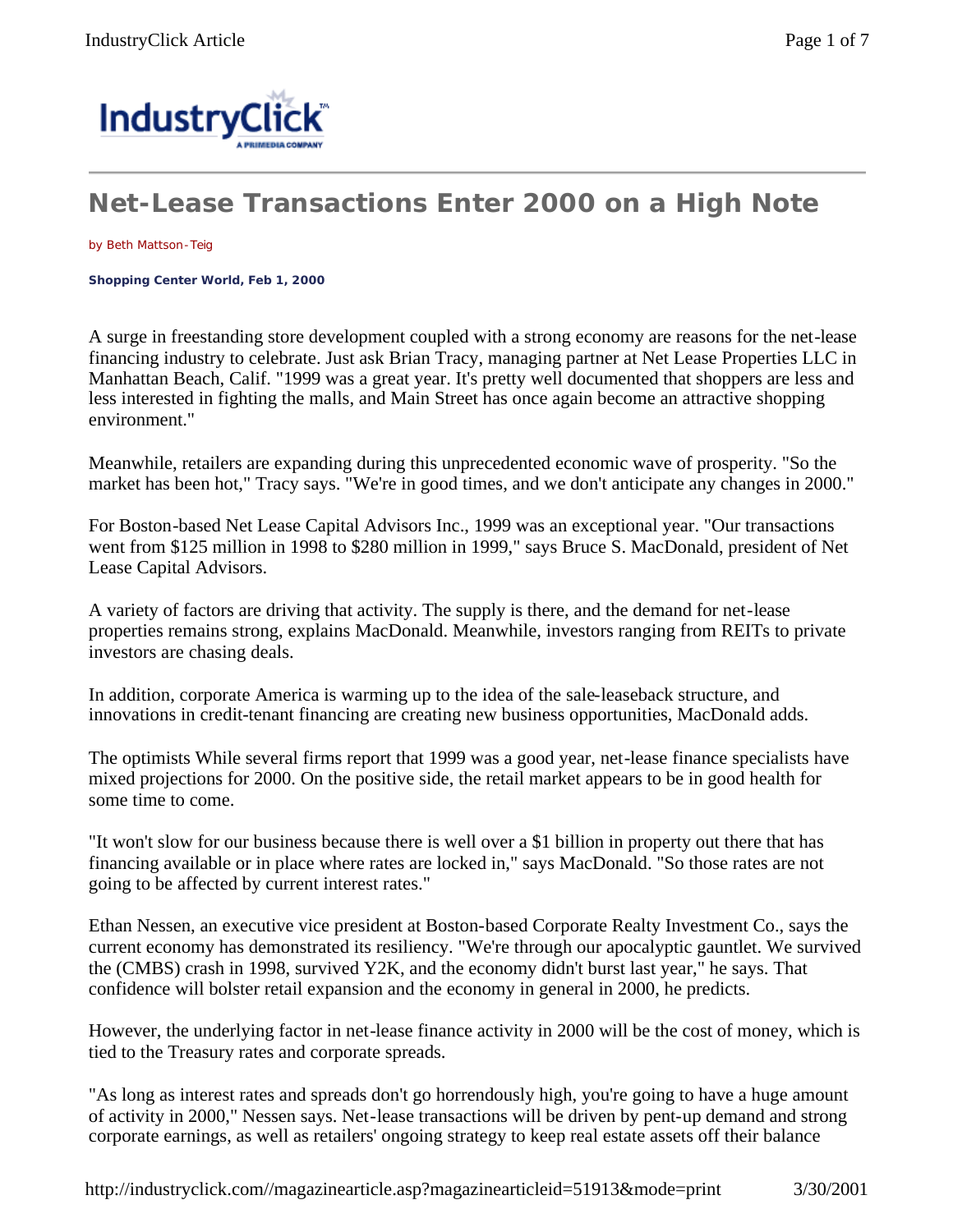sheets, he adds.

The critics Meanwhile, other industry experts remain a little more tepid about the prospects for 2000 due in part to more expensive pricing.

"I believe that the higher interest rates and widening spreads on mortgages have had a dampening effect on the net-lease business at the moment," says Gary Ralston, president of Orlando-based Commercial Net Lease Realty Inc.

Another effect on credit-lease deals in 2000 will be a degree of polarization - a growing gap between best-quality credit transactions and border transactions, Ralston says. Not only will there be a larger gap in pricing, but also some of the deals that are on the border will experience difficulty coming to fruition, he adds.

Hurdles ahead A variety of factors could slow net-lease financing activity in the coming months. As of early January, the Federal Reserve Board was debating another interest rate hike as a means to curb inflation. Real estate lending in general slows as interest rates rise. Rising interest rates put more pressure on borrowers, which includes investors and developers, says Paul McDowell, a senior vice president at Capital Lease Funding LP in New York.

Normally, if interest rates increase, the investment value or price tends to dip, according to Tracy. "Even though interest rates have already ticked up (in 1999), values have remained stable," he says.

Overall, interest rates are still reasonable, inflation is low, employment is at an all-time high, and people are continuing to spend money. So from an investment point of view, sale-leasebacks continue to be a highly desirable investment vehicle, Tracy says.

The collapse of the CMBS market in the third quarter of 1998 has altered the flow of debt available to finance net-lease transactions. "You are dealing with a marketplace where the level of debt in terms of loan-to-value ratios is less available today," Nessen says.

However, a conservative shift among the debt community is aimed primarily at non-investment-grade tenants, who have been forced to accept finance terms at 70% to 75% loan-to-value vs. a more favorable 90% loan-to-value ratio not so long ago. In some cases, those loan-to-value ratios are comparable to what traditional bank lenders are offering.

'A bit skittish' over downgrades In addition, a few high-profile slips in retailer credit ratings have made lenders more cautious. The most prominent example is the rapid downgrade of Rite Aid Corp.

The BBB+ rated company dropped to a BB rating by Standard & Poors. Rite Aid's aggressive expansion coupled with internal management problems are responsible for the downgrade.

"My view is that at the end of the day, Rite Aid has a very strong market franchise, the right management team in place, and it will return to investment-grade status," McDowell says. Nevertheless, the precipitous downgrade has made lenders more cautious, and some credit-lease deals have become more difficult to finance.

Ann Arbor, Mich.-based Captec Net Lease Realty Inc. has reined in its Rite Aid development program. The net-lease REIT had planned to finance 15 new Rite Aid developments, but ended up doing five.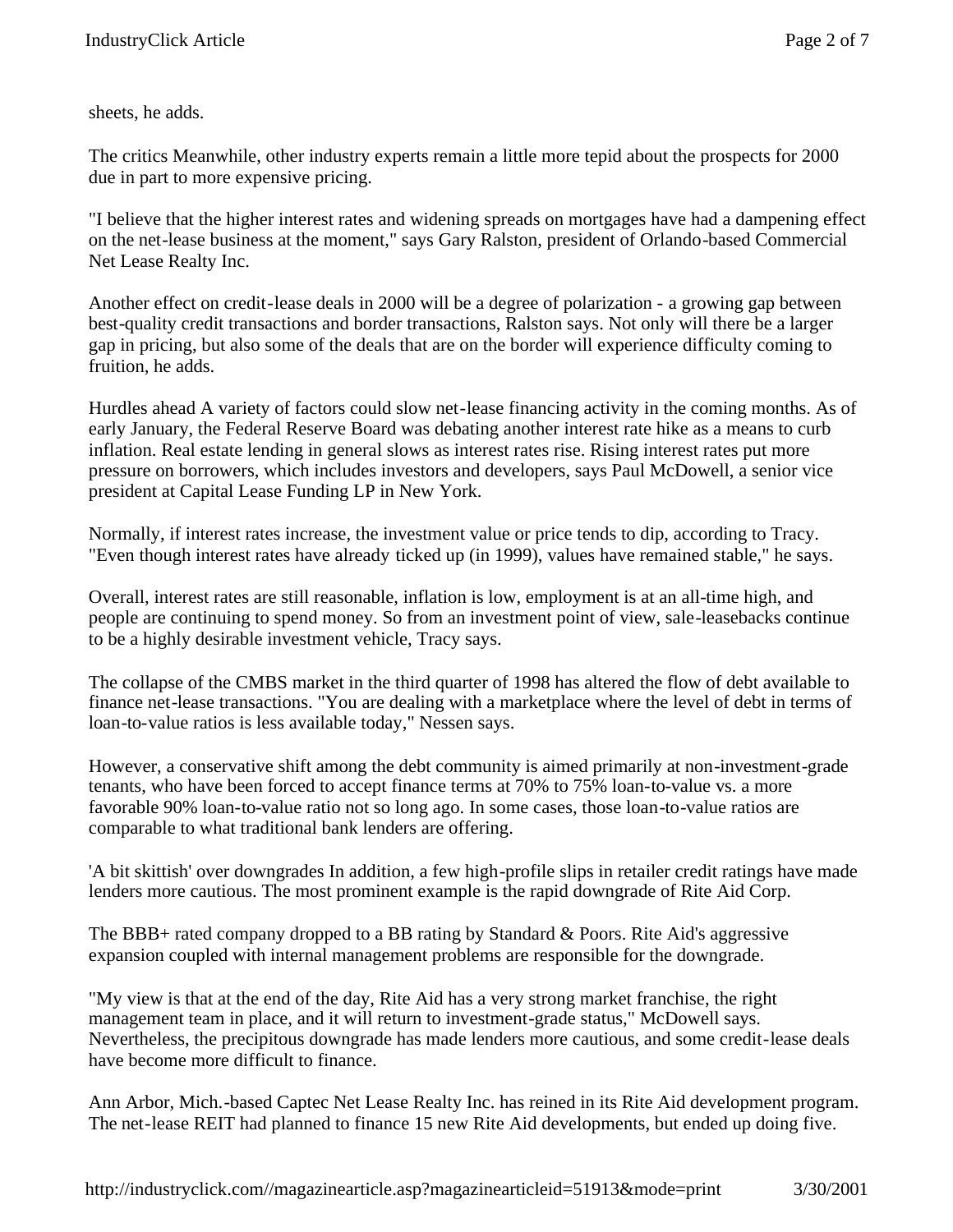"We put it on hold because there is some uncertainty with the company," says Ronald Max, Captec's chief investment officer. Captec specializes in providing financial support to developers that are building the stores for tenants, and then Captec buys the stores following completion.

"Rite Aid was a very big element of a couple of big securitizations. So lenders are a bit skittish," explains Jonathan Molin, president of New York-based U.S. Realty Advisors LLC. The downgrading of Rite Aid has made it more difficult to borrow against credit-lease financing deals.

"I think lenders would be wise to underwrite the real estate, but they're still looking mostly to the credit of the tenant," he says. Even though the bulk of the credit-lease financing market is healthy, slips such as Rite Aid have had an adverse effect.

The downgrades, as well as the CMBS shakeout, have widened spreads. AAA deals are experiencing spreads of 120 to 130 basis points over Treasuries, while BBB properties are in the range of 250 to 260 basis points over Treasuries.

Prior to the collapse of financial markets in August 1998, spreads were much tighter. AAA spreads were at 80 to 90 points over Treasuries, and BBB spreads were at 150 to 160 basis points over Treasuries. "So the market has widened very, very dramatically," Molin says. But those spreads may narrow slightly in 2000, he notes.

Craving their independence Retailers are expected to continue on a growth track in 2000, and freestanding stores appear to be their property of choice. Charlotte, N.C.-based Centurion Development Corp. is one of the nation's top developers of freestanding, triple-net-leased facilities. The firm expects to build more than 100 freestanding stores in 2000.

"A lot of those retailers that have traditionally been in mall locations or shopping center locations are now going to out-parcels and freestanding locations," says Parker W. Neely Jr., a principal of Centurion Development. Some of the retailers that have been successful in their move from in-line locations to freestanding stores include Payless Shoe Source, Blockbuster Video and Kinko's Copy Centers.

Retailers are finding that sales volumes are higher at freestanding locations because of improved visibility and accessibility. "What we're seeing is that revenues run 125% to 150% more than in-line locations," Neely says. "If the economy dips at all, most retailers are going to look to high-producing locations as a way to stay afloat in a declining economy."

Despite the growth in freestanding stores, retailers are less inclined to own those stores. Retailers don't want to tie up capital in real estate.

"If they went into a bank direct, they would have to leave 25% of their equity in that store," says Chris Marabella, president of Marabella Commercial Finance, a boutique loan broker based in Escondido, Calif. The 100% financing of sale-leasebacks allows retailers to expand without diluting the earnings of the company, and it provides more liquidity for expansion, he adds.

Sale-leasebacks also offer some tax benefits for retailers. In some circumstances, it removes the tax obligation or depreciation expense as the tenant's obligation.

Developer's perspective Net-lease finance also is popular among developers. Developers have two options when financing a credit-tenant property for development.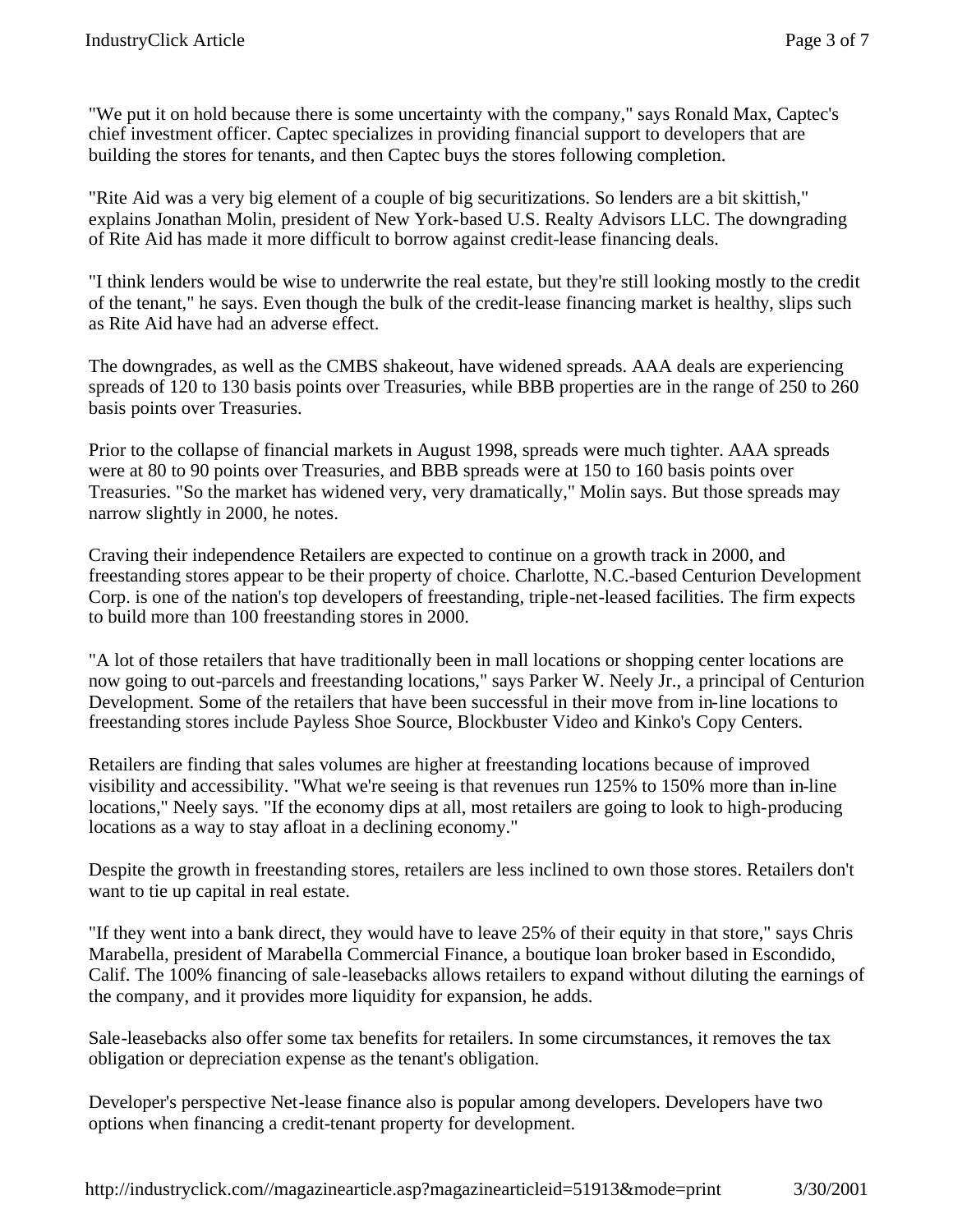First, the developer can finance the deal based on the real estate. For example, a developer that is building a \$20 million Wal-Mart may borrow \$10 million to \$15 million based on a typical 50% to 75% loan-to-value ratio.

A second option is for the developer to go to the capital markets with credit-tenant financing. One of the big advantages is the higher loan-to-value ratio. A developer may be able to secure a 90% loan-tovalue ratio, or \$18 million, on the \$20 million Wal-Mart project.

Essentially, a developer can finance a project substantially more on a credit-tenant basis compared with the standard real estate-based mortgage, MacDonald says.

Centurion Development relies on net-lease lenders to provide financing for about two-thirds of its projects. Net-lease financing providers are more predictable and have larger amounts to lend, Neely says. In addition, traditional bank lenders typically don't understand the net-lease business as well, and they are not as aggressive in their lending, he says.

New ways of thinking More sophisticated models are emerging amid a growing acceptance of the netlease financing mechanism. "I think you're seeing some people look at the business and saying there's a maturity factor to the business, and we want to do something a little bit differently," Nessen says.

"What we are seeing is specialized lenders creating new financing programs and structuring techniques that enable us to open the basket wider," agrees McDowell. Capital Lease Funding, for example, is forging ahead with innovative new structures that target double-net vs. the typical triple-net lease deals. "For a long time, Wall Street could not manage those types of leases."

Another new program initiated by Capital Lease Funding is aimed at providing credit-lease financing for shopping centers that encompass mixed-credit tenants. Says McDowell, "The trend is for a few specialized lenders that understand what they're doing to look at how credit tenants own and operate real estate - and then develop products to efficiently finance those credit leases."

The net-lease market is unique in that financing is based almost entirely on tenant credit. Net-lease transactions also are long-term arrangements, typically 15 to 20 years. Net leases are referred to as single net, double net or triple net, depending on whether the owner or tenant pays for taxes, insurance and maintenance.

The most popular net lease among investors is the triple net, because owners avoid the bulk of operating costs and management responsibilities.

Net-lease finance often is referred to as "credit lease," although technically credit-lease transactions are a type of net lease.

Net leases are categorized as either a bond or credit lease. A bond lease requires the tenant to perform all obligations related to the leased property. A credit lease differs from a bond lease in that there may be some degree of landlord responsibility, or risk.

Credit-tenant properties are established in two different ways. The true corporate sale-leaseback might involve a large block of sale-leasebacks initiated at the corporate level. A second opportunity arises on individual development transactions.

"Retailers are the biggest users of a sale-leaseback because they are in constant expansion, whereas an

http://industryclick.com//magazinearticle.asp?magazinearticleid=51913&mode=print 3/30/2001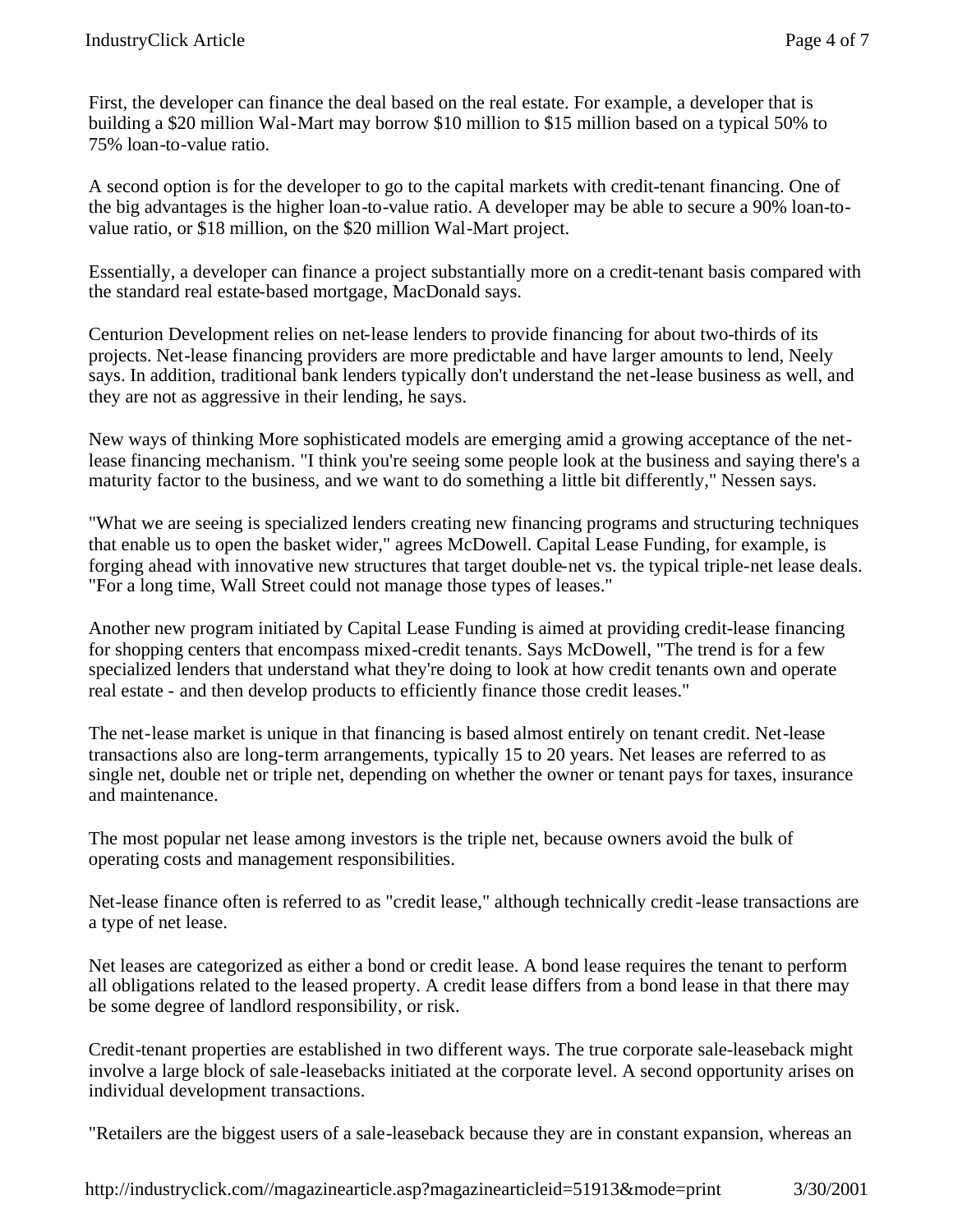industrial company doesn't build a factory every week," says Sydney Domb, president of Miami-based United Trust Fund. At the end of 1999, United Trust was flooded with business as several retail companies sought to remove real estate assets from their balance sheets prior to year-end.

"We expect that activity to continue, at least for the first quarter," Domb says.

Investors ranging from small private buyers to publicly traded REITs are pursuing a wide range of netlease acquisitions at a healthy clip.

Private investors, international banks, Wall Street conduits, institutions and REITs are all vying for large and small net-lease or credit-tenant properties.

This heightened competition is forcing net-lease finance firms to be more aggressive in scouting transactions. "You have to really hunt down as many sources of deals as possible," confirms Jonathan Molin, president of New York-based U.S. Realty Advisors LLC.

Although REIT activity has slowed due to capital constraints, demand for net-lease properties remains high. "That slack has been picked up by private players or direct investment by institutions," Molin says.

Factors at work Private investors seeking 1031 exchanges are driving much of the demand for smaller, below-investment-grade transactions. A 1031 exchange involving a net-lease property offers the same benefit as other property types: deferred capital gains taxes.

That in itself is a sizable incentive considering that most sellers are subjected to the highest federal tax rate of 25%, not to mention the state capital gains tax. But net-lease, or credit-tenant, investments also offer advantages that other property types don't.

Low maintenance is one perk of net-lease property ownership, particularly with triple-net-lease properties.

"The advantage of this kind of property - vs., say, an apartment property - is that the tenant takes care of everything," explains Chris Marabella, president of Marabella Commercial Finance, a boutique loan broker based in Escondido, Calif.

An owner that invests in a triple-net-lease property could live in New York and own property in California because the property is relatively low maintenance. That flexibility also opens up more options for investors who are trying to identify properties suitable for a 1031 exchange, Marabella says.

Net-lease investments also offer a solid income-producing return, typically about 8% to 10% per year. Although investors could very well earn more money in the stock market, many will take the lower return because of the ability to defer capital gains taxes.

"Net-lease investments through transactions such as sale-leasebacks have become baby boomers' alternative to the stock and bond market," Marabella says.

Real-life example In addition, net-lease investments offer 1031 investors greater access to capital. For example, a client of Boston-based Net Lease Capital Advisors Inc. recently took advantage of a 1031 exchange after selling a \$56 million office portfolio to a REIT. Instead of accepting shares of the REIT as payment, which is a popular method of avoiding capital gains tax, Net Lease Capital worked with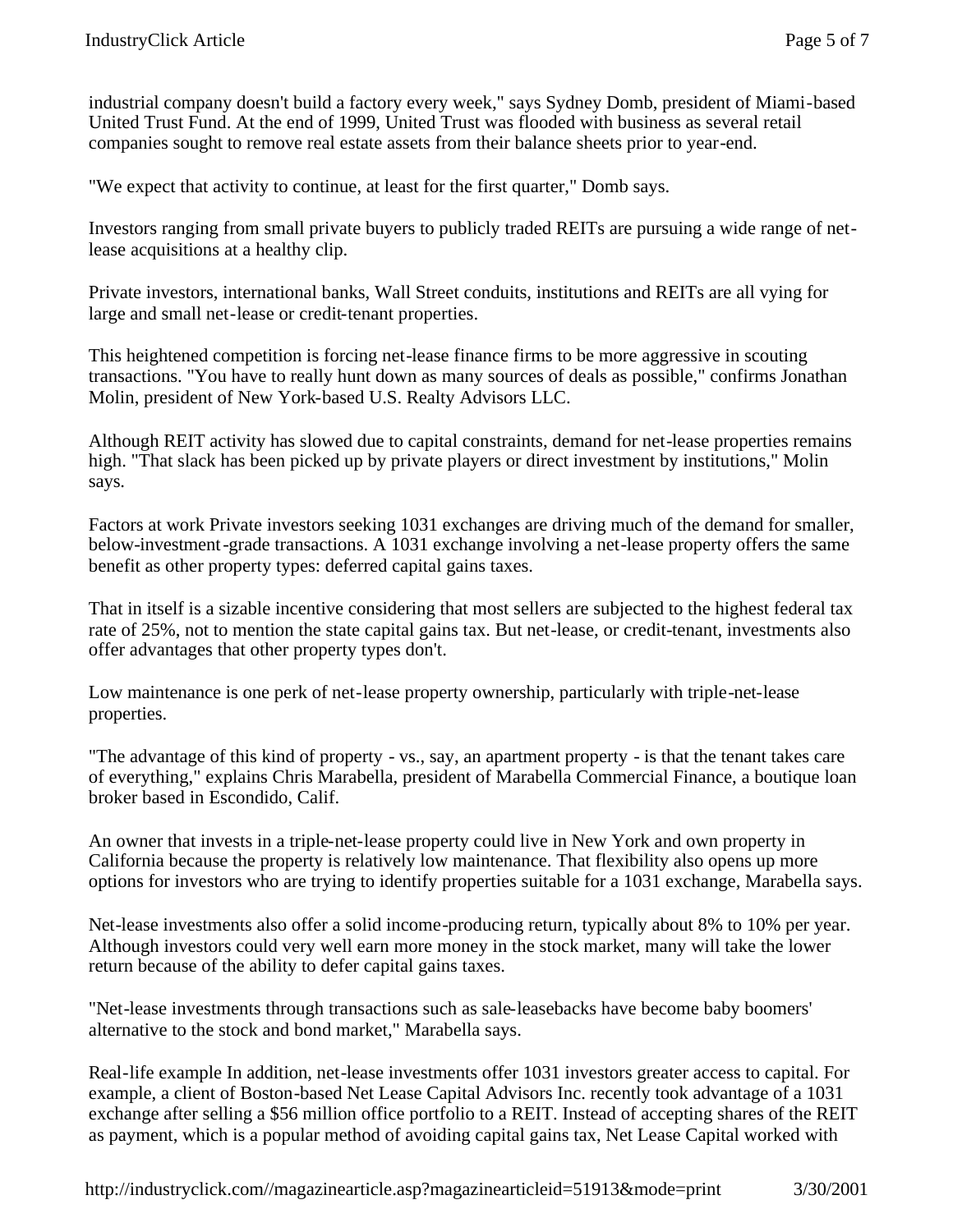the investor to purchase credit-tenant properties.

If the investor had taken the REIT shares, the most he would have been able to borrow is 50% on margin, notes Bruce S. MacDonald, president of Net Lease Capital Advisors.

By putting the \$56 million in credit-tenant properties, the investor was able to go to the capital markets and finance the properties by taking 100% of the rent and applying it to the debt service. Essentially, the investor was able to withdraw 90% of his cash or \$51 million, while still avoiding capital gains tax, MacDonald says.

REITs also have discovered the advantages of specializing in net-lease properties. While the retail REIT sector struggled throughout 1999 with returns below (11%), the majority of net-lease REITs are in the black with returns upwards of 8% to 10%.

One reason for this positive performance is that net-lease deals provide a very predictable income stream. Most net-lease deals are written with 15- to 20-year lease terms.

"In the case of our portfolio, most of the leases expire well past 2000 and toward 2005," says Ronald Max, chief investment officer at Ann Arbor, Mich.-based Captec Net Lease Realty Inc. Captec was reporting a yield of 18.4% as of Jan. 7.

Despite the positive returns, net-lease REITs struggle with the same capital constraints that the entire REIT industry faces. As a result, net-lease REITs are searching for more creative ways to finance additional acquisitions.

"We've been fortunate in that we have been able to access capital to do new deals," Max says.

Captec has initiated off-balance-sheet joint ventures rather than return to the stock market. Captec participated in two separate joint ventures in 1999, including a venture with Boston-based Fidelity Management Trust Co. that raised \$100 million.

"We will continue to look for those types of ventures in the future," Max says. Captec also plans to raise additional capital in 2000 by selling off some of its existing properties. Captec completed about \$100 million in transactions in 1999, including net-lease-financing deals with Office Depot, Blockbuster Video and Best Buy.

Orlando-based Commercial Net Lease Realty Inc. is another REIT that avoided equity issuing in 1999.

"We're a company that has sustained adequate critical mass to finance our business with different capital access points," says Gary Ralston, president of the firm. The REIT has been emphasizing other capital sources such as debt financing and off-balance-sheet ventures.

Making the grade The most widely sought-after deals among REITs and other institutional investors are investment-grade properties - those retail corporations that are rated at BBB- and above. The stiff competition for investment-grade deals has prompted some lenders and investors to target opportunities among non-investment-grade deals.

Marabella Commercial Finance specializes in arranging permanent financing for triple- and double-net properties with loan amounts upwards of \$350,000, and store sizes averaging 7,000 sq. ft.